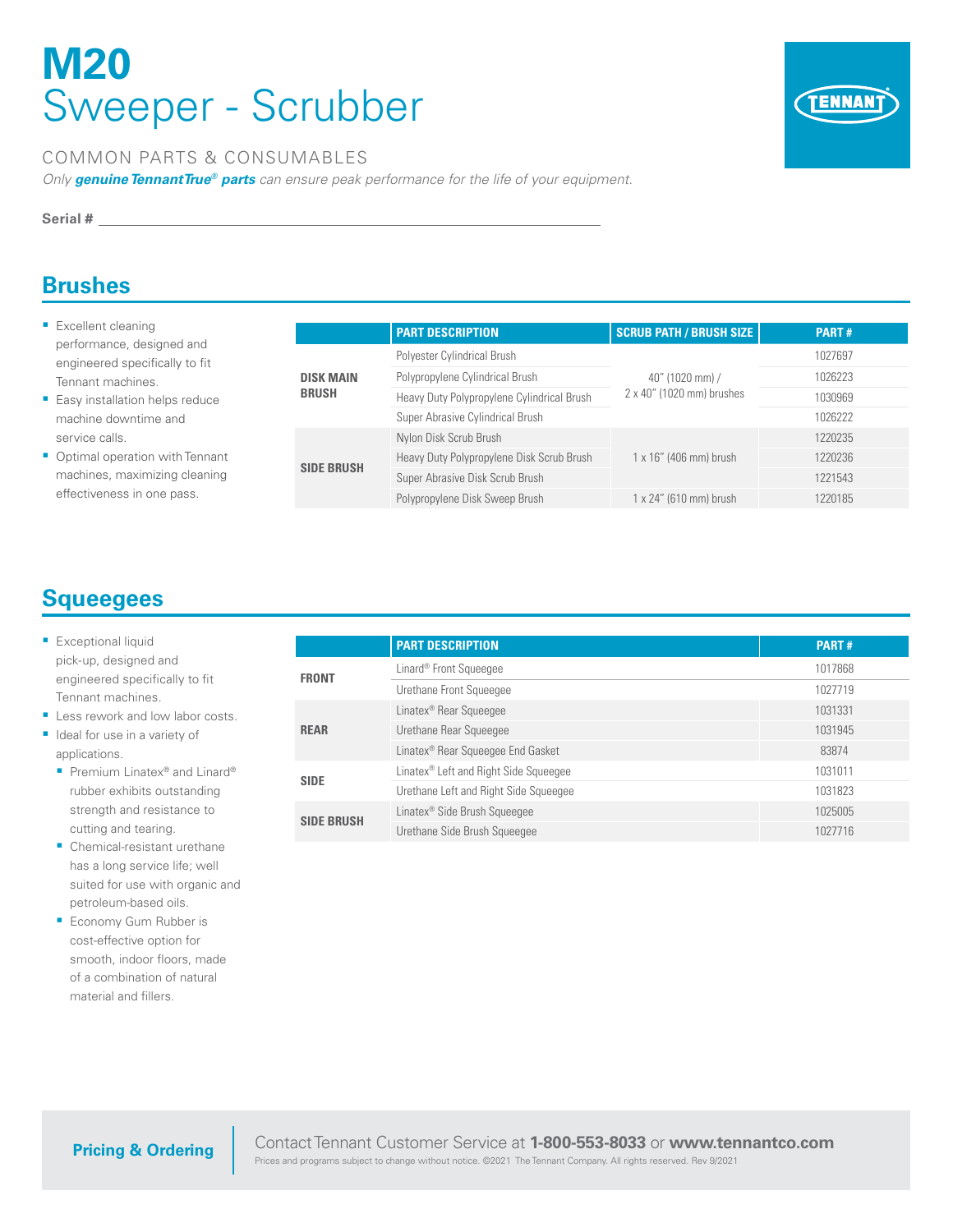## **General Maintenance**

| <b>PART DESCRIPTION</b>                                               | <b>PART#</b> |
|-----------------------------------------------------------------------|--------------|
| Hydraulic Oil Filter                                                  | 1021579      |
| 20 Mesh Solution Filter                                               | 1027290      |
| Dust Panel Filter - Synthetic                                         | 1048295AM    |
| Air Filter Element - GM Gas / LP, Mitsubishi Gas / LP, Diesel         | 369746       |
| Spin-On Oil Filter - GM Gas / LP                                      | 371972       |
| Spin-On Oil Filter - Mitsubishi Gas / LP                              | 393982       |
| Spin-On Oil Filter - Diesel                                           | 39703-2      |
| Fuel Filter - GM Gas, Mitsubishi Gas                                  | 372440       |
| Fuel Filter - GM I P                                                  | 372615       |
| Fuel Filter - Mitsubishi LP                                           | 9007380      |
| Fuel Filter - Diesel                                                  | 1017126      |
| Squeegee Wheel                                                        | 20833        |
| Ignition Key (set of 2)                                               | 87866        |
| 12V, 475CCA Wet Battery                                               | 10137        |
| Spark Plug - GM Gas / LP                                              | 372575       |
| Spark Plug - Mitsubishi Gas / LP                                      | 9010622      |
| 39" Alternator Belt - GM                                              | 372571       |
| 39" Alternator Belt - Mitsubishi                                      | 1071145      |
| 42" Alternator Belt - Diesel (for machine serial number above 002593) | 393244       |
| Side Door Inner Skirt                                                 | 1024586      |
| Side Door Outer Skirt                                                 | 1019295      |
| Front Tabbed Skirt                                                    | 1020166      |
| <b>Rear Skirt</b>                                                     | 1022009      |
| <b>Rear Recirculation Flap</b>                                        | 1022007      |
| 18.0 X 6.0 Solid Hi Traction Tire Assembly                            | 1059343      |